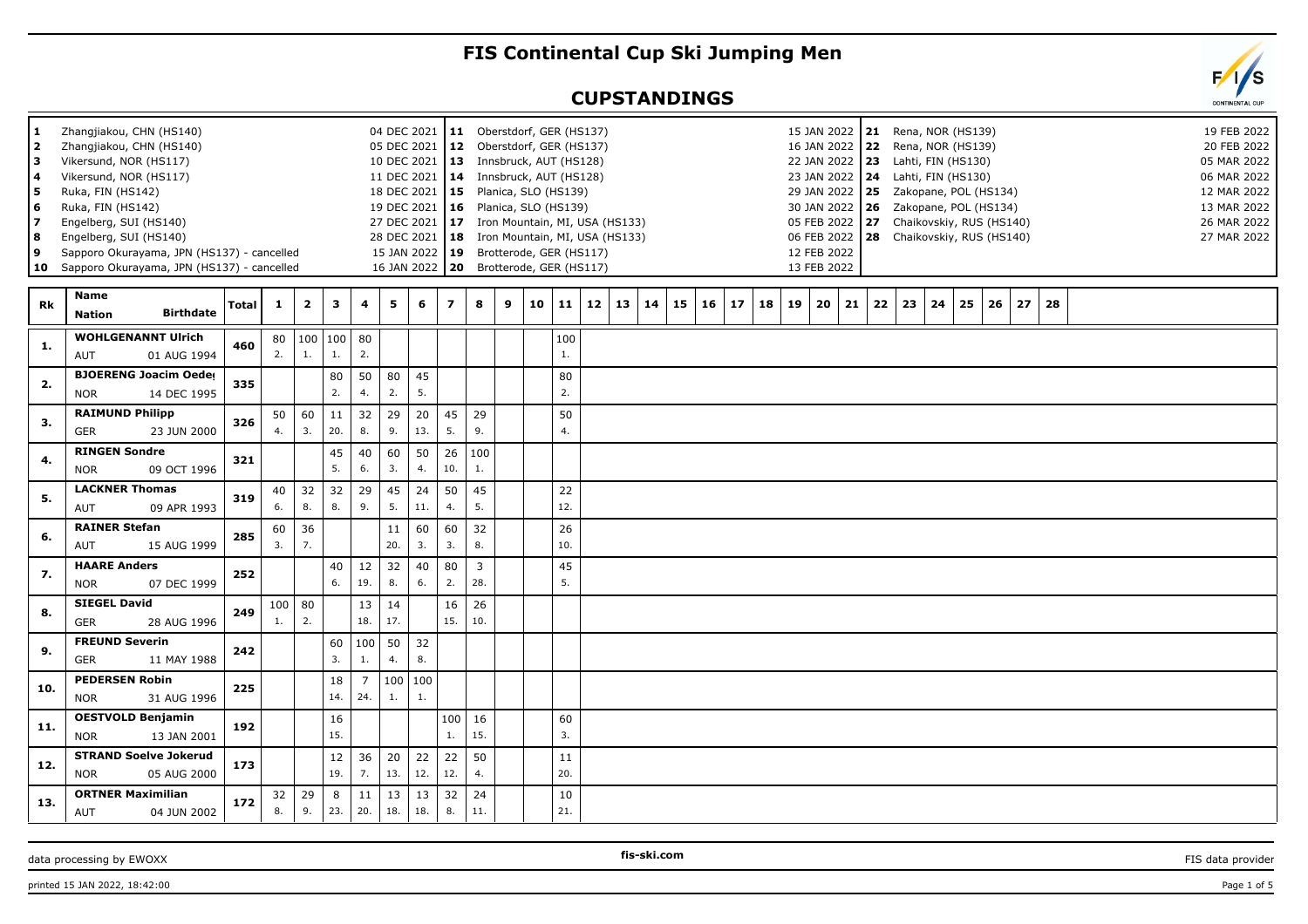| Rk  | Name                                                      | Total | $\mathbf{1}$ | $\overline{2}$ | $\mathbf{3}$ | 4                     | 5                     | 6         | $\overline{z}$        | 8                     | 9 |                       | $10$   11   12   13   14 |  | 15 | $16 \mid 17$ | 18 19 | 20 | 21 | 22 | 23 | 24 | 25 | 26 | 27 | 28 |  |  |  |
|-----|-----------------------------------------------------------|-------|--------------|----------------|--------------|-----------------------|-----------------------|-----------|-----------------------|-----------------------|---|-----------------------|--------------------------|--|----|--------------|-------|----|----|----|----|----|----|----|----|----|--|--|--|
|     | <b>Birthdate</b><br>Nation                                |       |              |                |              |                       |                       |           |                       |                       |   |                       |                          |  |    |              |       |    |    |    |    |    |    |    |    |    |  |  |  |
| 14. | <b>MOGEL Zak</b><br><b>SLO</b><br>02 MAR 2001             | 171   |              |                | 50<br>4.     | 45<br>5.              |                       | 26<br>10. | 5<br>26.              | 36<br>7.              |   | 9<br>22.              |                          |  |    |              |       |    |    |    |    |    |    |    |    |    |  |  |  |
| 15. | <b>SEMENIC Anze</b><br><b>SLO</b><br>01 AUG 1993          | 170   |              |                | 14<br>17.    | 18<br>14.             | 40<br>6.              | 5<br>26.  | 40<br>6.              | 13<br>18.             |   | 40<br>6.              |                          |  |    |              |       |    |    |    |    |    |    |    |    |    |  |  |  |
| 16. | <b>HAMANN Martin</b>                                      | 152   | 45           | 50             |              | 10                    | $\overline{2}$        | 7         | 14<br>17.             |                       |   | 24                    |                          |  |    |              |       |    |    |    |    |    |    |    |    |    |  |  |  |
|     | GER<br>10 APR 1997<br><b>REISENAUER Janni</b>             |       | 5.           | 4.             |              | 21.                   | 29.                   | 24.       |                       |                       |   | 11.                   |                          |  |    |              |       |    |    |    |    |    |    |    |    |    |  |  |  |
| 17. | AUT<br>07 NOV 1997                                        | 133   | 36<br>7.     | 45<br>5.       | 15<br>16.    | 18<br>14.             | 8<br>23.              | 11<br>20. |                       |                       |   |                       |                          |  |    |              |       |    |    |    |    |    |    |    |    |    |  |  |  |
| 18. | <b>STEINER Maximilian</b><br>AUT<br>04 MAY 1996           | 130   | 20<br>13.    | 24<br>11.      | 24<br>11.    | 20<br>13.             | 26<br>10.             | 16<br>15. |                       |                       |   |                       |                          |  |    |              |       |    |    |    |    |    |    |    |    |    |  |  |  |
| 19. | <b>HOFFMANN Felix</b><br>GER<br>14 OCT 1997               | 121   | 26<br>10.    | 40<br>6.       | 20<br>13.    |                       |                       | 8<br>23.  | 18<br>14.             | 2<br>29.              |   | $\overline{7}$<br>24. |                          |  |    |              |       |    |    |    |    |    |    |    |    |    |  |  |  |
| 20. | <b>MAERKL Kilian</b><br><b>GER</b><br>10 APR 2000         | 118   |              |                |              |                       | 22<br>12.             | 36<br>7.  | 24<br>11.             | 24<br>11.             |   | 12<br>19.             |                          |  |    |              |       |    |    |    |    |    |    |    |    |    |  |  |  |
|     | <b>AIGNER Clemens</b>                                     |       |              |                |              |                       |                       |           | 36                    | 80                    |   |                       |                          |  |    |              |       |    |    |    |    |    |    |    |    |    |  |  |  |
| 21. | 02 FEB 1993<br>AUT                                        | 116   |              |                |              |                       |                       |           | 7.                    | 2.                    |   |                       |                          |  |    |              |       |    |    |    |    |    |    |    |    |    |  |  |  |
| 22. | <b>NIKAIDO Ren</b><br><b>JPN</b><br>24 MAY 2001           | 112   |              |                | 29<br>9.     | 26<br>10.             | $\overline{7}$<br>24. | 29<br>9.  | 13<br>18.             | 8<br>23.              |   |                       |                          |  |    |              |       |    |    |    |    |    |    |    |    |    |  |  |  |
|     | <b>BAER Moritz</b>                                        |       | 24           | 26             |              |                       | 36                    | 14        | $\overline{4}$        |                       |   | 6                     |                          |  |    |              |       |    |    |    |    |    |    |    |    |    |  |  |  |
| 23. | GER<br>16 MAY 1997                                        | 110   | 11.          | 10.            |              |                       | 7.                    | 17.       | 27.                   |                       |   | 25.                   |                          |  |    |              |       |    |    |    |    |    |    |    |    |    |  |  |  |
| 24. | <b>MEDWED Elias</b><br>AUT<br>12 JAN 2002                 | 103   |              |                |              |                       |                       | 80<br>2.  | 10<br>21.             |                       |   | 13<br>18.             |                          |  |    |              |       |    |    |    |    |    |    |    |    |    |  |  |  |
| 25. | <b>HULA Stefan</b><br>29 SEP 1986<br>POL                  | 89    |              |                | 36<br>7.     | 6<br>25.              | 6<br>25.              | 6<br>25.  | 15<br>16.             | 20<br>13.             |   |                       |                          |  |    |              |       |    |    |    |    |    |    |    |    |    |  |  |  |
| 26. | <b>BOMBEK Jan</b><br>04 DEC 2001<br>SLO                   | 88    |              |                |              | $\overline{4}$<br>27. | 13<br>18.             |           | 11<br>20.             | 40<br>6.              |   | 20<br>13.             |                          |  |    |              |       |    |    |    |    |    |    |    |    |    |  |  |  |
| 27. | <b>HAYBOECK Michael</b><br>05 MAR 1991<br>AUT             | 72    |              |                |              |                       |                       |           | 12<br>19.             | 60<br>3.              |   |                       |                          |  |    |              |       |    |    |    |    |    |    |    |    |    |  |  |  |
| 28. | <b>KORNILOV Denis</b><br><b>RUS</b><br>17 AUG 1986        | 62    |              |                | 22<br>12.    | 24<br>11.             |                       |           | 9<br>22.              | $\overline{7}$<br>24. |   |                       |                          |  |    |              |       |    |    |    |    |    |    |    |    |    |  |  |  |
| 29. | <b>KOUDELKA Roman</b>                                     | 60    |              |                |              | 60                    |                       |           |                       |                       |   |                       |                          |  |    |              |       |    |    |    |    |    |    |    |    |    |  |  |  |
|     | <b>CZE</b><br>09 JUL 1989<br><b>SCHIFFNER Markus</b>      |       |              |                |              | 3.                    |                       |           |                       |                       |   |                       |                          |  |    |              |       |    |    |    |    |    |    |    |    |    |  |  |  |
| 30. | AUT<br>05 JUN 1992                                        | 50    |              |                |              |                       |                       | 15<br>16. | 29<br>9.              | 6<br>25.              |   |                       |                          |  |    |              |       |    |    |    |    |    |    |    |    |    |  |  |  |
| 30. | <b>BUSKUM Andreas Graner</b><br><b>NOR</b><br>05 JUN 1996 | 50    |              |                | 26<br>10.    | 8<br>23.              |                       |           |                       | 16<br>15.             |   |                       |                          |  |    |              |       |    |    |    |    |    |    |    |    |    |  |  |  |
| 30. | <b>SHIMIZU Reruhi</b><br><b>JPN</b><br>04 DEC 1993        | 50    |              |                | 10<br>21.    | 22<br>12.             | 16<br>15.             |           | $\overline{2}$<br>29. |                       |   |                       |                          |  |    |              |       |    |    |    |    |    |    |    |    |    |  |  |  |

printed 15 JAN 2022, 18:42:00 Page 2 of 5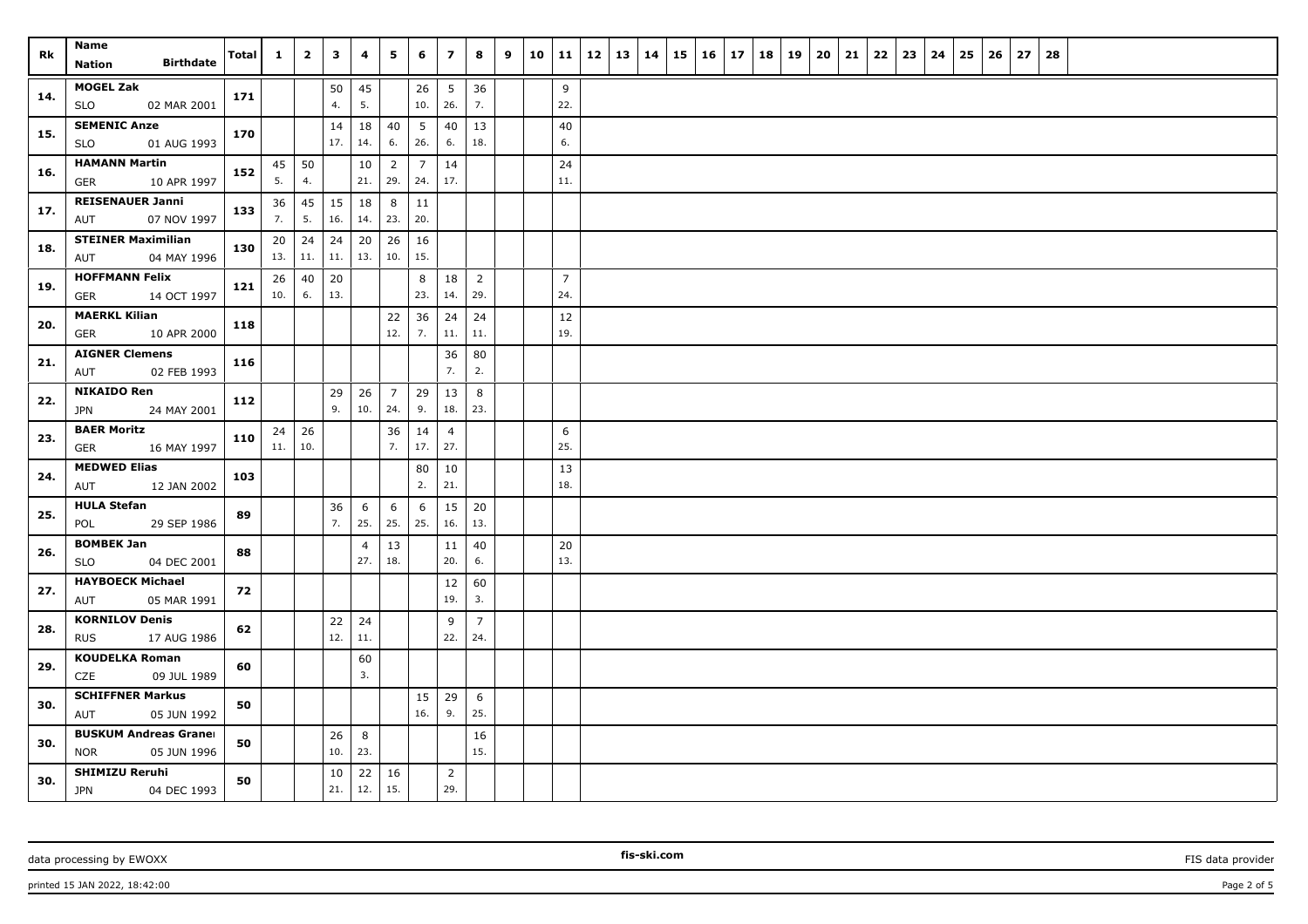| Rk  | Name                                             | <b>Total</b> | $\mathbf{1}$ | $\overline{2}$      | $\mathbf{3}$           | $\overline{\mathbf{4}}$ | 5                     | 6                     | $\overline{z}$ | 8              | 9 | 10 11     | $12 \mid 13 \mid 14$ |  | $15 \mid 16$ |  | $17 \mid 18 \mid 19$ | 20 | 21 | 22 | 23 | 24 | 25 | 26 | 27 | 28 |  |  |
|-----|--------------------------------------------------|--------------|--------------|---------------------|------------------------|-------------------------|-----------------------|-----------------------|----------------|----------------|---|-----------|----------------------|--|--------------|--|----------------------|----|----|----|----|----|----|----|----|----|--|--|
|     | <b>Birthdate</b><br><b>Nation</b>                |              |              |                     |                        |                         |                       |                       |                |                |   |           |                      |  |              |  |                      |    |    |    |    |    |    |    |    |    |  |  |
| 33. | <b>LISSO Justin</b>                              | 49           |              |                     |                        |                         |                       |                       | 20             |                |   | 29        |                      |  |              |  |                      |    |    |    |    |    |    |    |    |    |  |  |
|     | 12 DEC 1999<br><b>GER</b>                        |              |              |                     |                        |                         |                       |                       | 13.            |                |   | 9.        |                      |  |              |  |                      |    |    |    |    |    |    |    |    |    |  |  |
| 34. | <b>WESTERHEIM Oscar P</b>                        | 46           |              |                     | 9<br>22.               | 14<br>17.               | 5<br>26.              |                       |                |                |   | 18<br>14. |                      |  |              |  |                      |    |    |    |    |    |    |    |    |    |  |  |
|     | 03 JAN 1996<br><b>NOR</b><br><b>HAAGEN David</b> |              |              |                     |                        |                         |                       |                       |                |                |   |           |                      |  |              |  |                      |    |    |    |    |    |    |    |    |    |  |  |
| 35. | 06 APR 2002<br>AUT                               | 43           | 29<br>9.     | 13<br>18.           |                        | $\mathbf{1}$<br>30.     |                       |                       |                |                |   |           |                      |  |              |  |                      |    |    |    |    |    |    |    |    |    |  |  |
|     | <b>ZNISZCZOL Aleksander</b>                      |              |              |                     |                        |                         | 10                    | 10                    | $\overline{7}$ | 12             |   |           |                      |  |              |  |                      |    |    |    |    |    |    |    |    |    |  |  |
| 36. | 08 MAR 1994<br>POL                               | 39           |              |                     |                        |                         | 21.                   | 21.                   | 24.            | 19.            |   |           |                      |  |              |  |                      |    |    |    |    |    |    |    |    |    |  |  |
|     | <b>HAUSWIRTH Sandro</b>                          |              | 18           | 20                  |                        |                         |                       |                       |                |                |   |           |                      |  |              |  |                      |    |    |    |    |    |    |    |    |    |  |  |
| 37. | SUI<br>29 AUG 2000                               | 38           | 14.          | 13.                 |                        |                         |                       |                       |                |                |   |           |                      |  |              |  |                      |    |    |    |    |    |    |    |    |    |  |  |
| 37. | <b>CACINA Daniel Andrei</b>                      | 38           | 16           | 22                  |                        |                         |                       |                       |                |                |   |           |                      |  |              |  |                      |    |    |    |    |    |    |    |    |    |  |  |
|     | 17 OCT 2001<br>ROU                               |              | 15.          | 12.                 |                        |                         |                       |                       |                |                |   |           |                      |  |              |  |                      |    |    |    |    |    |    |    |    |    |  |  |
| 39. | <b>NOUSIAINEN Eetu</b>                           | 36           |              |                     |                        |                         | 15                    | 9                     | 8              | $\overline{4}$ |   |           |                      |  |              |  |                      |    |    |    |    |    |    |    |    |    |  |  |
|     | 29 APR 1997<br>FIN                               |              |              |                     |                        |                         | 16.                   | 22.                   | 23.            | 27.            |   |           |                      |  |              |  |                      |    |    |    |    |    |    |    |    |    |  |  |
| 39. | <b>AALTO Antti</b>                               | 36           |              |                     |                        |                         | 24                    | $12\,$                |                |                |   |           |                      |  |              |  |                      |    |    |    |    |    |    |    |    |    |  |  |
|     | 02 APR 1995<br>FIN                               |              |              |                     |                        |                         | 11.                   | 19.                   |                |                |   |           |                      |  |              |  |                      |    |    |    |    |    |    |    |    |    |  |  |
| 39. | <b>MOERTH Francisco</b><br>09 JUL 1999           | 36           |              |                     |                        |                         |                       |                       |                |                |   | 36<br>7.  |                      |  |              |  |                      |    |    |    |    |    |    |    |    |    |  |  |
|     | AUT                                              |              |              |                     |                        |                         |                       |                       |                |                |   |           |                      |  |              |  |                      |    |    |    |    |    |    |    |    |    |  |  |
| 42. | <b>SCHULER Andreas</b><br>SUI<br>30 DEC 1995     | 34           |              |                     | 6<br>25.               | 9<br>22.                |                       |                       |                | 14<br>17.      |   | 5<br>26.  |                      |  |              |  |                      |    |    |    |    |    |    |    |    |    |  |  |
|     | <b>KOT Maciej</b>                                |              |              |                     |                        | 5                       | 9                     | $\overline{2}$        | 6              | 11             |   |           |                      |  |              |  |                      |    |    |    |    |    |    |    |    |    |  |  |
| 43. | POL<br>09 JUN 1991                               | 33           |              |                     |                        | 26.                     | 22.                   | 29.                   | 25.            | 20.            |   |           |                      |  |              |  |                      |    |    |    |    |    |    |    |    |    |  |  |
|     | <b>RYDL Radek</b>                                |              | 14           | 18                  |                        |                         |                       |                       |                |                |   |           |                      |  |              |  |                      |    |    |    |    |    |    |    |    |    |  |  |
| 44. | CZE<br>15 JUL 2001                               | 32           | 17.          | 14.                 |                        |                         |                       |                       |                |                |   |           |                      |  |              |  |                      |    |    |    |    |    |    |    |    |    |  |  |
|     | <b>PREVC Domen</b>                               |              |              |                     |                        |                         |                       |                       |                |                |   | 32        |                      |  |              |  |                      |    |    |    |    |    |    |    |    |    |  |  |
| 44. | <b>SLO</b><br>04 JUN 1999                        | 32           |              |                     |                        |                         |                       |                       |                |                |   | 8.        |                      |  |              |  |                      |    |    |    |    |    |    |    |    |    |  |  |
| 46. | <b>MITROFAN Nicolae Sorin</b>                    | 31           | 15           | 16                  |                        |                         |                       |                       |                |                |   |           |                      |  |              |  |                      |    |    |    |    |    |    |    |    |    |  |  |
|     | 26 MAR 1999<br>ROU                               |              | 16.          | 15.                 |                        |                         |                       |                       |                |                |   |           |                      |  |              |  |                      |    |    |    |    |    |    |    |    |    |  |  |
| 47. | <b>BELSHAW Erik</b>                              | 28           | 13           | 15                  |                        |                         |                       |                       |                |                |   |           |                      |  |              |  |                      |    |    |    |    |    |    |    |    |    |  |  |
|     | <b>USA</b><br>23 AUG 2004                        |              | 18.          | 16.                 |                        |                         |                       |                       |                |                |   |           |                      |  |              |  |                      |    |    |    |    |    |    |    |    |    |  |  |
| 48. | <b>MUMINOV Sabirzhan</b>                         | 26           | 22           | $\overline{4}$      |                        |                         |                       |                       |                |                |   |           |                      |  |              |  |                      |    |    |    |    |    |    |    |    |    |  |  |
|     | 16 APR 1994<br>KAZ                               |              |              | $12.$ 27.           |                        |                         |                       |                       |                |                |   |           |                      |  |              |  |                      |    |    |    |    |    |    |    |    |    |  |  |
| 49. | <b>HABDAS Jan</b><br>POL<br>02 DEC 2003          | 23           |              |                     | $5\phantom{.0}$<br>26. |                         | $\overline{4}$<br>27. | $\overline{4}$<br>27. |                | 10<br>21.      |   |           |                      |  |              |  |                      |    |    |    |    |    |    |    |    |    |  |  |
|     | <b>SONG Qiwu</b>                                 |              |              |                     |                        |                         |                       |                       |                |                |   |           |                      |  |              |  |                      |    |    |    |    |    |    |    |    |    |  |  |
| 50. | <b>CHN</b><br>20 AUG 2001                        | 22           | 21.          | $10 \mid 12$<br>19. |                        |                         |                       |                       |                |                |   |           |                      |  |              |  |                      |    |    |    |    |    |    |    |    |    |  |  |
|     | <b>LYU YIxin</b>                                 |              | 12           | 10                  |                        |                         |                       |                       |                |                |   |           |                      |  |              |  |                      |    |    |    |    |    |    |    |    |    |  |  |
| 50. | <b>CHN</b><br>15 MAY 2000                        | 22           | 19.          | 21.                 |                        |                         |                       |                       |                |                |   |           |                      |  |              |  |                      |    |    |    |    |    |    |    |    |    |  |  |

data processing by EWOXX **Fission FIS data provider FIS data provider FIS data provider FIS data provider** 

**fis-ski.com**

printed 15 JAN 2022, 18:42:00 Page 3 of 5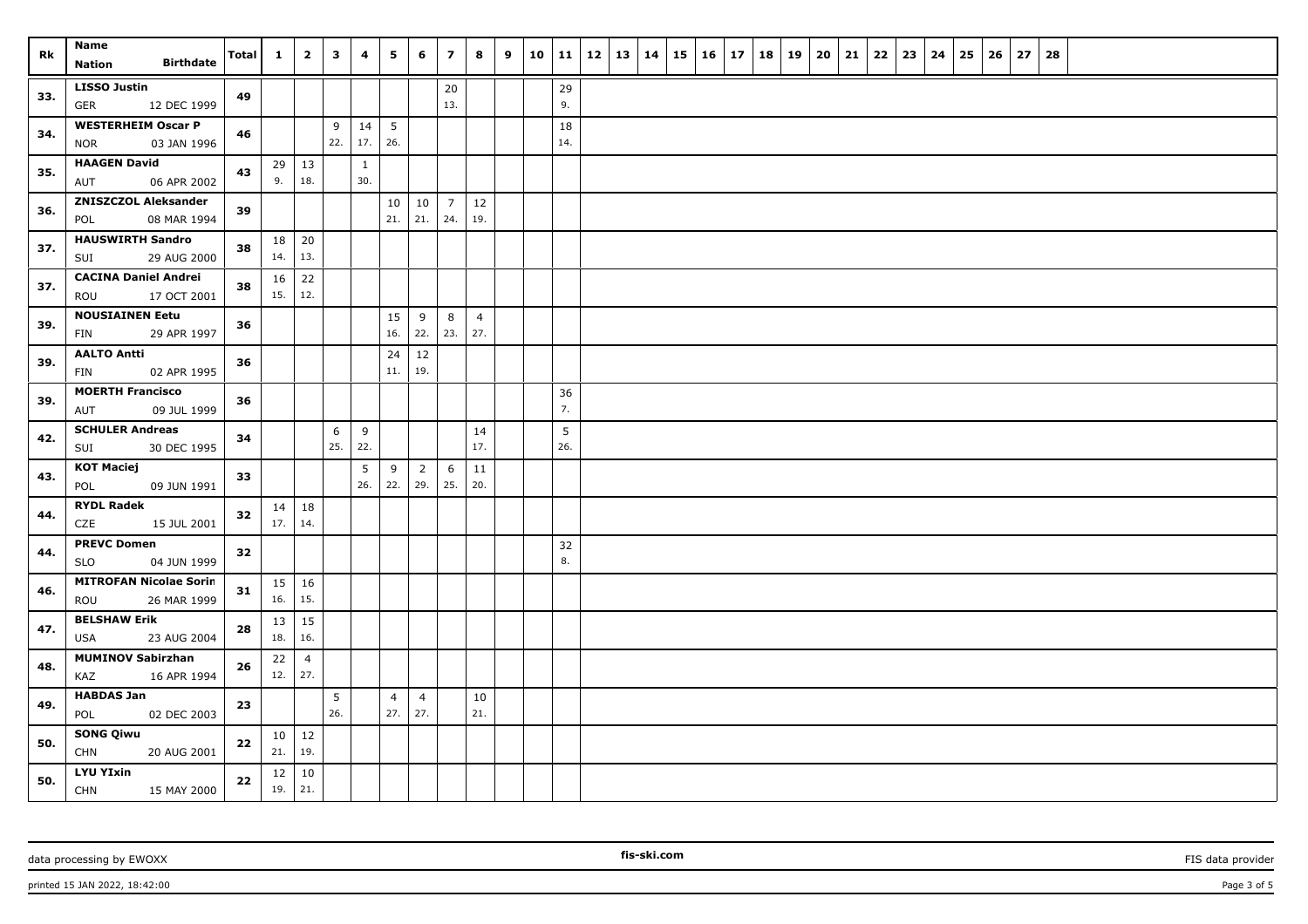| Rk  | <b>Name</b><br><b>Birthdate</b><br>Nation              | Total          | $\mathbf{1}$          | $\overline{2}$         | $\overline{\mathbf{3}}$ | 4                     | 5                     | 6                     | $\overline{z}$      | 8                   | 9 |           | 10   11   12   13   14 |  | 15 |  | $16$   17   18 | 19 | $20 \mid 21$ | 22 |  | $23 \mid 24 \mid 25$ | 26 | 27 | 28 |  |  |  |
|-----|--------------------------------------------------------|----------------|-----------------------|------------------------|-------------------------|-----------------------|-----------------------|-----------------------|---------------------|---------------------|---|-----------|------------------------|--|----|--|----------------|----|--------------|----|--|----------------------|----|----|----|--|--|--|
| 52. | <b>ZHOU Xiaoyang</b><br>24 SEP 2002<br><b>CHN</b>      | 21             | 7 <sup>1</sup><br>24. | 14<br>17.              |                         |                       |                       |                       |                     |                     |   |           |                        |  |    |  |                |    |              |    |  |                      |    |    |    |  |  |  |
| 52. | <b>WATANABE Rikuta</b><br>09 JUL 1995<br><b>JPN</b>    | 21             |                       |                        | $\overline{3}$<br>28.   |                       | 18<br>14.             |                       |                     |                     |   |           |                        |  |    |  |                |    |              |    |  |                      |    |    |    |  |  |  |
| 54. | <b>FUJITA Shinnosuke</b><br>21 NOV 2000<br>JPN         | 19             |                       |                        | $\mathbf{1}$<br>30.     |                       |                       |                       |                     | 18<br>14.           |   |           |                        |  |    |  |                |    |              |    |  |                      |    |    |    |  |  |  |
| 54. | <b>GASIENICA Patrick</b><br>USA<br>28 NOV 1998         | 19             | 8 <sup>1</sup><br>23. | $\vert$ 11<br>20.      |                         |                       |                       |                       |                     |                     |   |           |                        |  |    |  |                |    |              |    |  |                      |    |    |    |  |  |  |
| 54. | <b>POHJOLA Arttu</b><br>07 JUN 2001<br>FIN             | 19             |                       |                        |                         |                       |                       | 18<br>14.             |                     | $\mathbf{1}$<br>30. |   |           |                        |  |    |  |                |    |              |    |  |                      |    |    |    |  |  |  |
| 57. | <b>SPULBER Mihnea Alexan</b><br>ROU<br>11 DEC 2000     | 18             | 9<br>22.              | 9<br>22.               |                         |                       |                       |                       |                     |                     |   |           |                        |  |    |  |                |    |              |    |  |                      |    |    |    |  |  |  |
| 57. | <b>LEJSEK Frantisek</b><br>CZE<br>05 APR 2002          | 18             | 11<br>20.             | $\overline{7}$<br>24.  |                         |                       |                       |                       |                     |                     |   |           |                        |  |    |  |                |    |              |    |  |                      |    |    |    |  |  |  |
| 57. | <b>BAZHENOV Aleksandr</b><br><b>RUS</b><br>13 JUL 1995 | 18             |                       |                        | $\overline{2}$<br>29.   | 15<br>16.             |                       |                       | $\mathbf{1}$<br>30. |                     |   |           |                        |  |    |  |                |    |              |    |  |                      |    |    |    |  |  |  |
| 60. | <b>FREITAG Richard</b><br>14 AUG 1991<br>GER           | 16             |                       |                        |                         |                       |                       |                       |                     |                     |   | 16<br>15. |                        |  |    |  |                |    |              |    |  |                      |    |    |    |  |  |  |
| 61. | <b>BARTOL Tilen</b><br>SLO<br>17 APR 1997              | 15             |                       |                        |                         |                       |                       |                       |                     |                     |   | 15<br>16. |                        |  |    |  |                |    |              |    |  |                      |    |    |    |  |  |  |
| 61. | <b>SAKALA Filip</b><br>CZE<br>21 MAY 1996              | 15             |                       |                        | $\overline{7}$<br>24.   | $\overline{2}$<br>29. | $\overline{3}$<br>28. | $\overline{3}$<br>28. |                     |                     |   |           |                        |  |    |  |                |    |              |    |  |                      |    |    |    |  |  |  |
| 63. | <b>KVARSTAD Simen</b><br>23 MAR 2000<br><b>NOR</b>     | 14             |                       |                        | 14<br>17.               |                       |                       |                       |                     |                     |   |           |                        |  |    |  |                |    |              |    |  |                      |    |    |    |  |  |  |
| 63. | <b>SELL Adrian</b><br>28 APR 1998<br>GER               | 14             |                       |                        |                         |                       |                       |                       |                     |                     |   | 14<br>17. |                        |  |    |  |                |    |              |    |  |                      |    |    |    |  |  |  |
| 65. | <b>ZHEN Weijie</b><br>16 OCT 2003<br><b>CHN</b>        | 12             | $\overline{4}$<br>27. | 8<br>23.               |                         |                       |                       |                       |                     |                     |   |           |                        |  |    |  |                |    |              |    |  |                      |    |    |    |  |  |  |
| 66. | <b>CHEN Zhe</b><br><b>CHN</b><br>09 MAR 1993           | 11             | 6<br>25.              | $5\overline{)}$<br>26. |                         |                       |                       |                       |                     |                     |   |           |                        |  |    |  |                |    |              |    |  |                      |    |    |    |  |  |  |
| 66. | <b>HAUSER Krystof</b><br>CZE<br>29 DEC 2002            | 11             | 5<br>26.              | 6<br>25.               |                         |                       |                       |                       |                     |                     |   |           |                        |  |    |  |                |    |              |    |  |                      |    |    |    |  |  |  |
| 68. | <b>KOZISEK Cestmir</b><br>CZE<br>09 NOV 1991           | 9              |                       |                        |                         |                       |                       |                       |                     | 9<br>22.            |   |           |                        |  |    |  |                |    |              |    |  |                      |    |    |    |  |  |  |
| 69. | <b>FANNEMEL Anders</b><br><b>NOR</b><br>13 MAY 1991    | 8              |                       |                        |                         |                       |                       |                       |                     |                     |   | 8<br>23.  |                        |  |    |  |                |    |              |    |  |                      |    |    |    |  |  |  |
| 70. | <b>MURANKA Klemens</b><br>POL<br>31 AUG 1994           | 5 <sub>1</sub> |                       |                        |                         |                       |                       |                       |                     | 5<br>26.            |   |           |                        |  |    |  |                |    |              |    |  |                      |    |    |    |  |  |  |

data processing by EWOXX **Fission FIS data provider FIS data provider FIS data provider FIS data provider** 

printed 15 JAN 2022, 18:42:00 Page 4 of 5